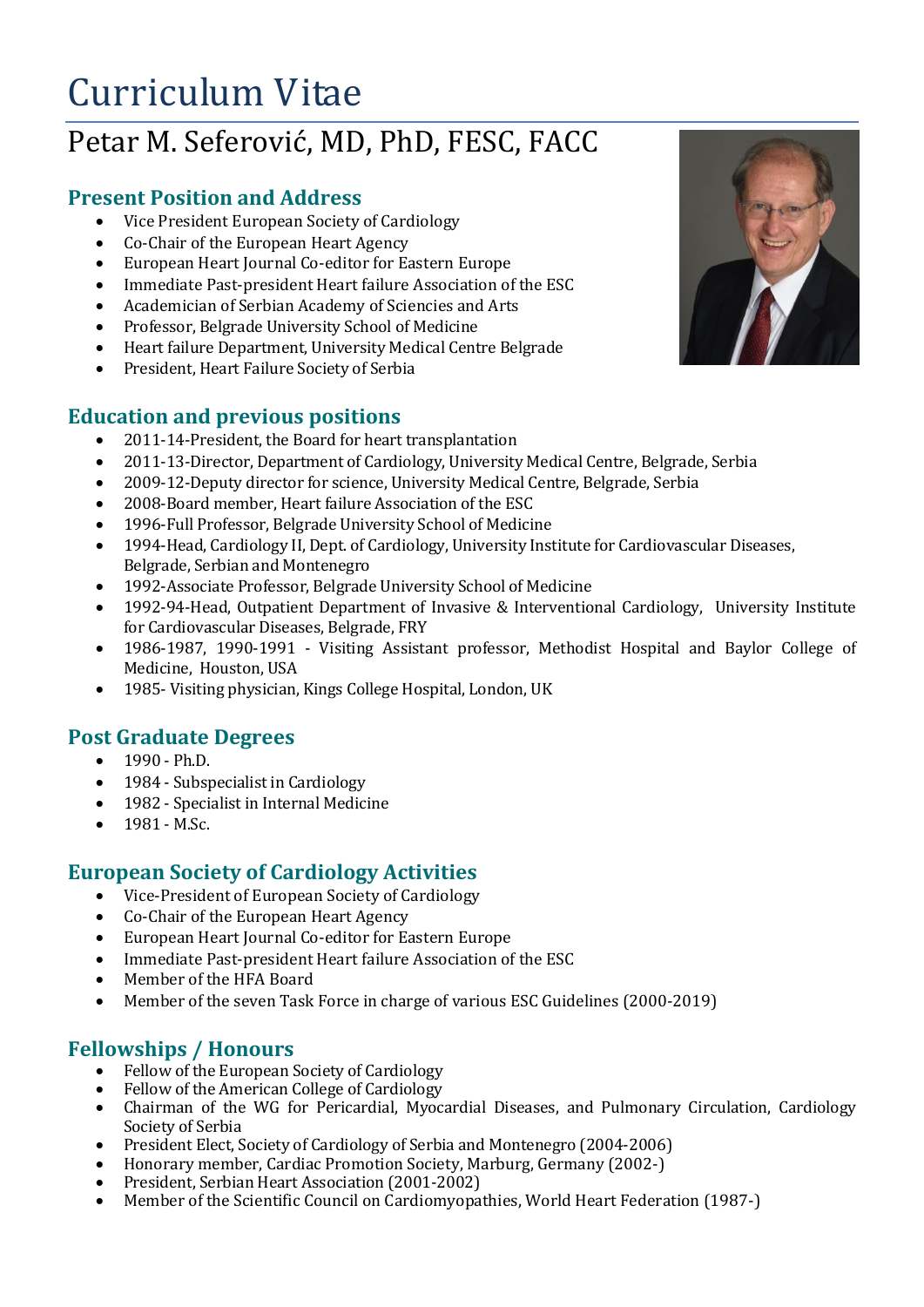### **Honorary Memberships**

- Heart Failure Hall of fame, Heart Failure Society of America
- Honorary member, Hungarian Cardiac Society (2017-)
- Gold medal, Indian Society of cardiology(2017)
- Honorary member, Kyrgyz Society of Cardiology (2017)
- Doctor Honoris Causa, Carol Davila University of Bucharest, Romania (2017)
- Gold medal, Azerbaijan Society of cardiology (2017)
- Gold medal, Hungarian Society of cardiology (2017)
- Honorary member, Cardiology Association of the Republic of Uzbekistan (2016-)
- Honorary member, Association of cardiologists of Kazahstan (2016-)
- Gold medal and Honorary member, Society of cardiology of Bosnia and Herzegovina (2014-)
- Member, Scientific Executive Committee, International Academy of Cardiology (2009)
- Fellow of the Serbian Medical Association and Yugoslav Society of Cardiology (2006)
- Treasurer, Yugoslav Society of Cardiology (1984-1990)

#### **Publications**

 Prof. Seferović has coauthored a total of over 700 publications, with cumulative impact factor of more than 1500 (h-index 61), including multiple papers in peer-reviewed international journals. He has a total citation of 37356 (Google Scholar) / 21168 (Scopus). He presented more than 300 lectures at International conferences.

#### **Recent major publications**

- 1. Rosano G, Jankowska EA, Ray R, Metra M, Abdelhamid M, Adamopoulos S, Anker SD, Bayes-Genis A, Belenkov Y, Gal TB, Böhm M, Chioncel O, Cohen-Solal A, Farmakis D, Filippatos G, González A, Gustafsson F, Hill L, Jaarsma T, Jouhra F, Lainscak M, Lambrinou E, Lopatin Y, Lund LH, Milicic D, Moura B, Mullens W, Piepoli MF, Ponikowski P, Rakisheva A, Ristic A, Savarese G, Seferovic P, Senni M, Thum T, Tocchetti CG, Van Linthout S, Volterrani M, Coats AJS. COVID-19 vaccination in patients with heart failure: a position paper of the Heart Failure Association of the European Society of Cardiology. Eur J Heart Fail. 2021 Oct 6. doi: 10.1002/ejhf.2356. Epub ahead of print. PMID: 34612556.
- 2. Ben Avraham B, Crespo-Leiro MG, Filippatos G, Gotsman I, Seferovic P, Hasin T, Potena L, Milicic D, Coats AJS, Rosano G, Ruschitzka F, Metra M, Anker S, Altenberger J, Adamopoulos S, Barac YD, Chioncel O, De Jonge N, Elliston J, Frigeiro M, Goncalvesova E, Grupper A, Hamdan R, Hammer Y, Hill L, Itzhaki Ben Zadok O, Abuhazira M, Lavee J, Mullens W, Nalbantgil S, Piepoli MF, Ponikowski P, Ristic A, Ruhparwar A, Shaul A, Tops LF, Tsui S, Winnik S, Jaarsma T, Gustafsson F, Ben Gal T. HFA of the ESC Position paper on the management of LVAD supported patients for the non LVAD specialist healthcare provider Part 1: Introduction and at the non-hospital settings in the community. ESC Heart Fail. 2021 Sep 14. doi: 10.1002/ehf2.13588. Epub ahead of print. PMID: 34519177.
- 3. Moura B, Aimo A, Al-Mohammad A, Flammer A, Barberis V, Bayes-Genis A, Brunner-La Rocca HP, Fontes-Carvalho R, Grapsa J, Hülsmann M, Ibrahim N, Knackstedt C, Januzzi JL, Lapinskas T, Sarrias A, Matskeplishvili S, Meijers WC, Messroghli D, Mueller C, Pavo N, Simonavičius J, Teske AJ, van Kimmenade R, Seferovic P, Coats AJS, Emdin M, Richards AM. Integration of imaging and circulating biomarkers in heart failure: a consensus document by the Biomarkers and Imaging Study Groups of the Heart Failure Association of the European Society of Cardiology. Eur J Heart Fail. 2021 Sep 5. doi: 10.1002/ejhf.2339. Epub ahead of print. PMID: 34482622.
- 4. McDonagh TA, Metra M, Adamo M, Gardner RS, Baumbach A, Böhm M, Burri H, Butler J, Čelutkienė J, Chioncel O, Cleland JGF, Coats AJS, Crespo-Leiro MG, Farmakis D, Gilard M, Heymans S, Hoes AW, Jaarsma T, Jankowska EA, Lainscak M, Lam CSP, Lyon AR, McMurray JJV, Mebazaa A, Mindham R, Muneretto C, Francesco Piepoli M, Price S, Rosano GMC, Ruschitzka F, Kathrine Skibelund A; ESC Scientific Document Group. 2021 ESC Guidelines for the diagnosis and treatment of acute and chronic heart failure. Eur Heart J. 2021 Sep 21;42(36):3599-3726..
- 5. Ben Gal T, Ben Avraham B, Milicic D, Crespo-Leiro MG, Coats AJS, Rosano G, Seferovic P, Ruschitzka F, Metra M, Anker S, Filippatos G, Altenberger J, Adamopoulos S, Barac YD, Chioncel O, de Jonge N, Elliston J, Frigerio M, Goncalvesova E, Gotsman I, Grupper A, Hamdan R, Hammer Y, Hasin T, Hill L, Itzhaki Ben Zadok O, Abuhazira M, Lavee J, Mullens W, Nalbantgil S, Piepoli MF, Ponikowski P, Potena L, Ristic A, Ruhparwar A, Shaul A, Tops LF, Tsui S, Winnik S, Jaarsma T, Gustafsson F. Guidance on the management of left ventricular assist device (LVAD) supported patients for the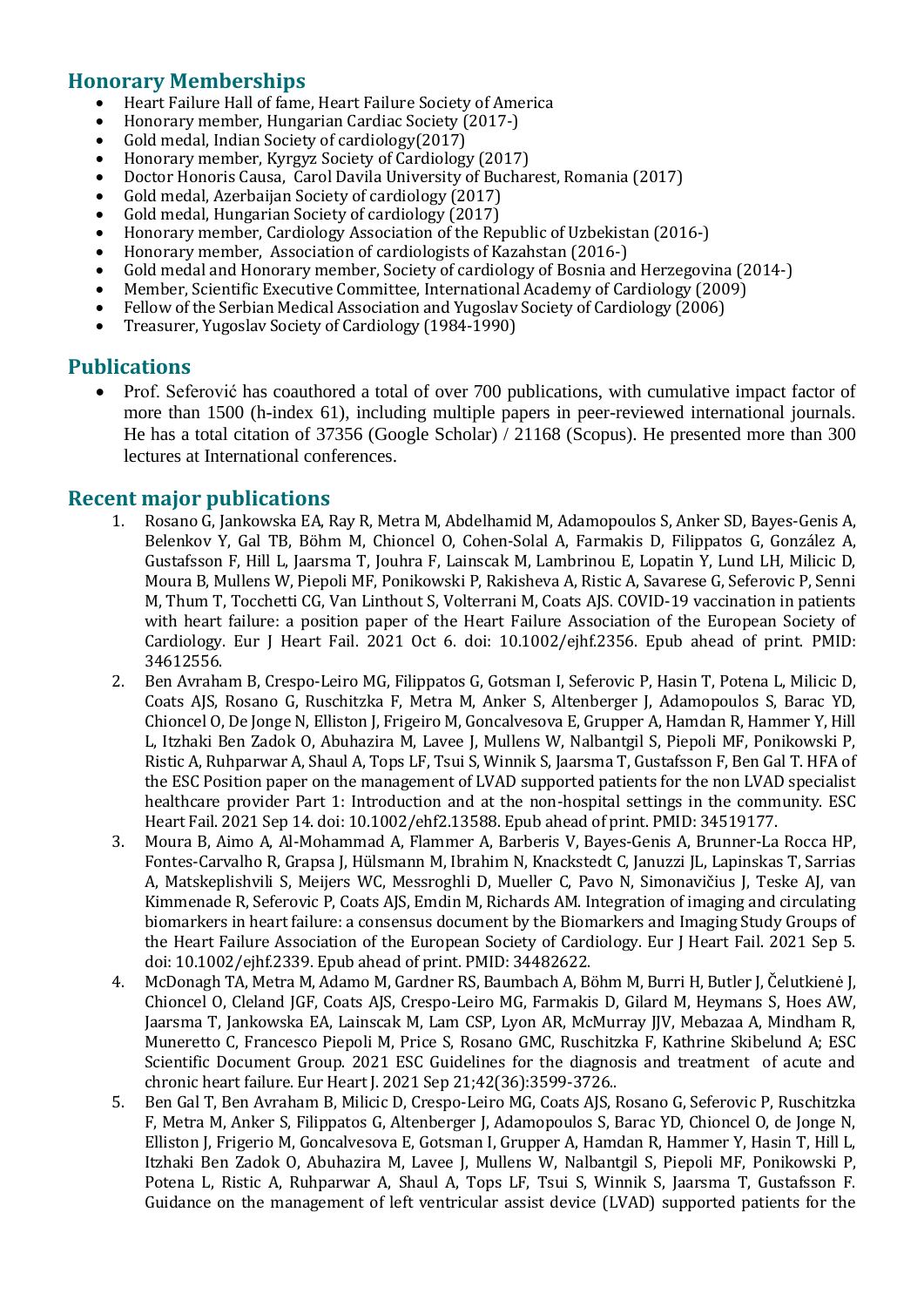non-LVAD specialist healthcare provider: executive summary. Eur J Heart Fail. 2021 Aug 18. doi: 10.1002/ejhf.2327. Epub ahead of print. PMID: 34409711.

- 6. Seferović PM, Tsutsui H, McNamara DM, Ristić AD, Basso C, Bozkurt B, CooperLT Jr, Filippatos G, Ide T, Inomata T, Klingel K, Linhart A, Lyon AR, Mehra MR, Polovina M, Milinković I, Nakamura K, Anker SD, Veljić I, Ohtani T, Okumura T, Thum T, Tschöpe C, Rosano G, Coats AJS, Starling RC. Heart Failure Association of the ESC, Heart Failure Society of America and Japanese Heart Failure Society Position statement on endomyocardial biopsy. Eur J Heart Fail. 2021 un;23(6):854-871. d
- 7. Rosano GMC, Moura B, Metra M, Böhm M, Bauersachs J, Ben Gal T, Adamopoulos S, Abdelhamid M, Bistola V, Čelutkienė J, Chioncel O, Farmakis D, Ferrari R, Filippatos G, Hill L, Jankowska EA, Jaarsma T, Jhund P, Lainscak M, Lopatin Y, Lund LH, Milicic D, Mullens W, Pinto F, Ponikowski P, Savarese G, Thum T, Volterrani M, Anker SD, Seferovic PM, Coats AJS. Patient profiling in heart failure for tailoring medical therapy. A consensus document of the Heart Failure Association of the European Society of Cardiology. Eur J Heart Fail. 2021 Jun;23(6):872-881.
- 8. Coats AJS, Anker SD, Baumbach A, Alfieri O, von Bardeleben RS, Bauersachs J, Bax JJ, Boveda S, Čelutkienė J, Cleland JG, Dagres N, Deneke T, Farmakis D,Filippatos G, Hausleiter J, Hindricks G, Jankowska EA, Lainscak M, Leclercq C, Lund LH, McDonagh T, Mehra MR, Metra M, Mewton N, Mueller C, Mullens W, Muneretto C, Obadia JF, Ponikowski P, Praz F, Rudolph V, Ruschitzka F, Vahanian A, Windecker S, Zamorano JL, Edvardsen T, Heidbuchel H, Seferovic PM, Prendergast B. The management of secondary mitral regurgitation in patients with heart failure: a joint position statement from the Heart Failure Association (HFA), European Association of Cardiovascular Imaging (EACVI), European Heart Rhythm Association (EHRA), and European Association of Percutaneous Cardiovascular Interventions (EAPCI) of the ESC. Eur Heart J. 2021 Mar 18;42(13):1254–69.
- 9. Seferović PM, Vardas P, Jankowska EA, Maggioni AP, Timmis A, Milinković I, Polovina M, Gale CP, Lund LH, Lopatin Y, Lainscak M, Savarese G, Huculeci R, Kazakiewicz D, Coats AJS; National Heart Failure Societies of the ESC member countries (see Appendix). The Heart Failure Association Atlas: Heart Failure Epidemiology and Management Statistics 2019. Eur J Heart Fail. 2021 Jun;23(6):906- 914.
- 10. Sliwa K, van der Meer P, Petrie MC, Frogoudaki A, Johnson MR, Hilfiker- Kleiner D, Hamdan R, Jackson AM, Ibrahim B, Mbakwem A, Tschöpe C, Regitz- Zagrosek V, Omerovic E, Roos-Hesselink J, Gatzoulis M, Tutarel O, Price S, Heymans S, Coats AJS, Müller C, Chioncel O, Thum T, de Boer RA, Jankowska E, Ponikowski P, Lyon AR, Rosano G, Seferovic PM, Bauersachs J. Risk stratification and management of women with cardiomyopathy/heart failure planning pregnancy or presenting during/after pregnancy: a position statement from the Heart Failure Association of the European Society of Cardiology Study Group on Peripartum Cardiomyopathy. Eur J Heart Fail. 2021 Apr;23(4):527-540.
- 11. Bozkurt B, Coats AJS, Tsutsui H, Abdelhamid CM, Adamopoulos S, Albert N, Anker SD, Atherton J, Böhm M, Butler J, Drazner MH, Michael Felker G, FilippatosG, Fiuzat M, Fonarow GC, Gomez-Mesa JE, Heidenreich P, Imamura T, Jankowska EA, Januzzi J, Khazanie P, Kinugawa K, Lam CSP, Matsue Y, Metra M, Ohtani T, Francesco Piepoli M, Ponikowski P, Rosano GMC, Sakata Y, Seferović P, Starling RC, Teerlink JR, Vardeny O, Yamamoto K, Yancy C, Zhang J, Zieroth S. Universal definition and classification of heart failure: a report of the Heart Failure Society of America, Heart Failure Association of the European Society of Cardiology, Japanese Heart Failure Society and Writing Committee of the Universal Definition of Heart Failure: Endorsed by the Canadian Heart Failure Society, Heart Failure Association of India, Cardiac Society of Australia and New Zealand, and Chinese Heart Failure Association. Eur J Heart Fail. 2021 Mar;23(3):352-380.
- 12. Mullens W, Auricchio A, Martens P, Witte K, Cowie MR, Delgado V, Dickstein K, Linde C, Vernooy K, Leyva F, Bauersachs J, Israel CW, Lund LH, Donal E, Boriani G, Jaarsma T, Berruezo A, Traykov V, Yousef Z, Kalarus Z, Cosedis Nielsen J, Steffel J, Vardas P, Coats A, Seferovic P, Edvardsen T, Heidbuchel H, Ruschitzka F, Leclercq C. Optimized implementation of cardiac resynchronization therapy: a call for action for referral and optimization of care: A joint position statement from the Heart Failure Association (HFA), European Heart Rhythm Association (EHRA), and European Association of Cardiovascular Imaging (EACVI) of the European Society of Cardiology. Eur J Heart Fail. 2020 Dec;22(12):2349-2369.
- 13. Seferović PM, Fragasso G, Petrie M, Mullens W, Ferrari R, Thum T, Bauersachs J, Anker SD, Ray R, Çavuşoğlu Y, Polovina M, Metra M, Ambrosio G, Prasad K, Seferović J, Jhund PS, Dattilo G, Čelutkiene J, Piepoli M, Moura B, Chioncel O, Ben Gal T, Heymans S, de Boer RA, Jaarsma T, Hill L, Lopatin Y, Lyon AR, Ponikowski P, Lainščak M, Jankowska E, Mueller C, Cosentino F, Lund L, Filippatos GS,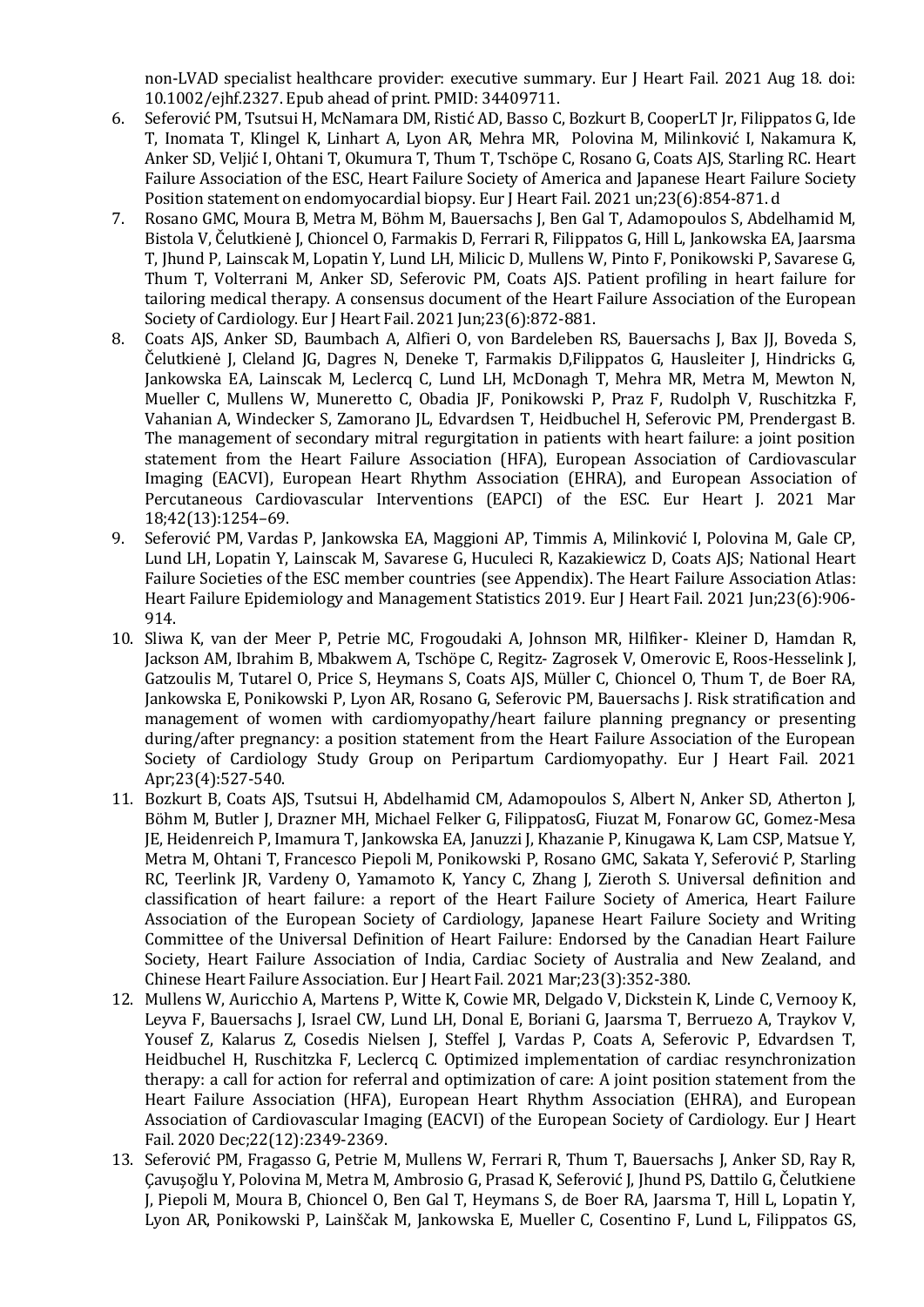Ruschitzka F, Coats AJS, Rosano GMC. Sodium-glucose co- transporter 2 inhibitors in heart failure: beyond glycaemic control. A position paper of the Heart Failure Association of the European Society of Cardiology. Eur J Heart Fail. 2020 Sep;22(9):1495-1503.

- 14. Chioncel O, Parissis J, Mebazaa A, Thiele H, Desch S, Bauersachs J, Harjola VP, Antohi EL, Arrigo M, Gal TB, Celutkiene J, Collins SP, DeBacker D, Iliescu VA, Jankowska E, Jaarsma T, Keramida K, Lainscak M, Lund LH, Lyon AR, Masip J, Metra M, Miro O, Mortara A, Mueller C, Mullens W, Nikolaou M, Piepoli M, Price S, Rosano G, Vieillard-Baron A, Weinstein JM, Anker SD, Filippatos G, Ruschitzka F, Coats AJS, Seferovic P. Epidemiology, pathophysiology and contemporary management of cardiogenic shock - a position statement from the Heart Failure Association of the European Society of Cardiology. Eur J Heart Fail. 2020 Aug;22(8):1315-1341.
- 15. Harjola VP, Parissis J, Bauersachs J, Brunner-La Rocca HP, Bueno H, Čelutkienė J, Chioncel O, Coats AJS, Collins SP, de Boer RA, Filippatos G, Gayat E, Hill L, Laine M, Lassus J, Lommi J, Masip J, Mebazaa A, Metra M, Miró Ò, Mortara A, Mueller C, Mullens W, Peacock WF, Pentikäinen M, Piepoli MF, Polyzogopoulou E, Rudiger A, Ruschitzka F, Seferovic P, Sionis A, Teerlink JR, Thum T, Varpula M, Weinstein JM, Yilmaz MB. Acute coronary syndromes and acute heart failure: a diagnostic dilemma and high-risk combination. A statement from the Acute Heart Failure Committee of the Heart Failure Association of the European Society of Cardiology. Eur J Heart Fail. 2020 Aug;22(8):1298- 1314.
- 16. Pieske B, Tschöpe C, de Boer RA, Fraser AG, Anker SD, Donal E, Edelmann F, Fu M, Guazzi M, Lam CSP, Lancellotti P, Melenovsky V, Morris DA, Nagel E, Pieske-Kraigher E, Ponikowski P, Solomon SD, Vasan RS, Rutten FH, Voors AA, Ruschitzka F, Paulus WJ, **Seferovic P**, Filippatos G. How to diagnose heart failure with preserved ejection fraction: the HFA-PEFF diagnostic algorithm: a consensus recommendation from the Heart Failure Association (HFA) of the European Societyof Cardiology (ESC). Eur Heart J. 2019 Oct 21;40(40):3297-3317.
- 17. Vitale C, Jankowska E, Hill L, Piepoli M, Doehner W, Anker SD, Lainscak M, Jaarsma T, Ponikowski P, Rosano GMC, **Seferovic P**, Coats AJ. Heart Failure Association/European Society of Cardiology position paper on frailty in patients with heart failure. Eur J Heart Fail. 2019 Oct 23. doi: 10.1002/ejhf.1611.
- 18. Cosentino F, Grant PJ, Aboyans V, Bailey CJ, Ceriello A, Delgado V, Federici M, Filippatos G, Grobbee DE, Hansen TB, Huikuri HV, Johansson I, Jüni P, Lettino M, Marx N, Mellbin LG, Östgren CJ, Rocca B, Roffi M, Sattar N, **Seferović PM**, Sousa-Uva M, Valensi P, Wheeler DC; ESC Scientific Document Group . 2019 ESC Guidelines on diabetes, pre-diabetes, and cardiovascular diseases developed in collaboration with the ASD. Eur Heart J. 2019 Aug 31. pii: ehz486. doi:10.1093/eurheartj/ehz486.
- 19. Solomon SD, McMurray JJV, Anand IS, Ge J, Lam CSP, Maggioni AP, Martinez F, Packer M, Pfeffer MA, Pieske B, Redfield MM, Rouleau JL, van Veldhuisen DJ, Zannad F, Zile MR, Desai AS, Claggett B, Jhund PS, Boytsov SA, Comin-Colet J, Cleland J, Düngen HD, Goncalvesova E, Katova T, Kerr Saraiva JF, Lelonek M, Merkely B, Senni M, Shah SJ, Zhou J, Rizkala AR, Gong J, Shi VC, Lefkowitz MP; PARAGON-HF Investigators and Committees. Angiotensin-Neprilysin Inhibition in Heart Failure with Preserved Ejection Fraction. N Engl J Med. 2019 Oct 24;381(17):1609-1620.
- 20. Bauersachs J, König T, van der Meer P, Petrie MC, Hilfiker-Kleiner D, Mbakwem A, Hamdan R, Jackson AM, Forsyth P, de Boer RA, Mueller C, Lyon AR, Lund LH, Piepoli MF, Heymans S, Chioncel O, Anker SD, Ponikowski P, **Seferovic PM,** Johnson MR, Mebazaa A, Sliwa K. Pathophysiology, diagnosis and management of peripartum cardiomyopathy: a position statement from the Heart Failure Association of the European Society of Cardiology Study Group on peripartum cardiomyopathy. Eur J Heart Fail. 2019 Jul;21(7):827-843.
- 21. **Seferovic PM**, Ponikowski P, Anker SD, Bauersachs J, Chioncel O, Cleland JGF, de Boer RA, Drexel H, Ben Gal T, Hill L, Jaarsma T, Jankowska EA, Anker MS, Lainscak M, Lewis BS, McDonagh T, Metra M, Milicic D, Mullens W, Piepoli MF, Rosano G, Ruschitzka F, Volterrani M, Voors AA, Filippatos G, Coats AJS. Clinical practice update on heart failure 2019: pharmacotherapy, procedures, devices and patient management. An expert consensus meeting report of the Heart Failure Association of the European Society of Cardiology. Eur J Heart Fail. 2019 Oct;21(10):1169-1186.
- 22. **Seferović PM**, Polovina M, Bauersachs J, Arad M, Gal TB, Lund LH, Felix SB, Arbustini E, Caforio ALP, Farmakis D, Filippatos GS, Gialafos E, Kanjuh V, Krljanac G, Limongelli G, Linhart A, Lyon AR, Maksimović R, Miličić D, Milinković I, Noutsias M, Oto A, Oto Ö, Pavlović SU, Piepoli MF, Ristić AD, Rosano GMC, Seggewiss H, Ašanin M, Seferović JP, Ruschitzka F, Čelutkiene J, Jaarsma T, Mueller C, Moura B, Hill L, Volterrani M, Lopatin Y, Metra M, Backs J, Mullens W, Chioncel O, de Boer RA, Anker S, Rapezzi C, Coats AJS, Tschöpe C. Heart failure in cardiomyopathies: a position paper from the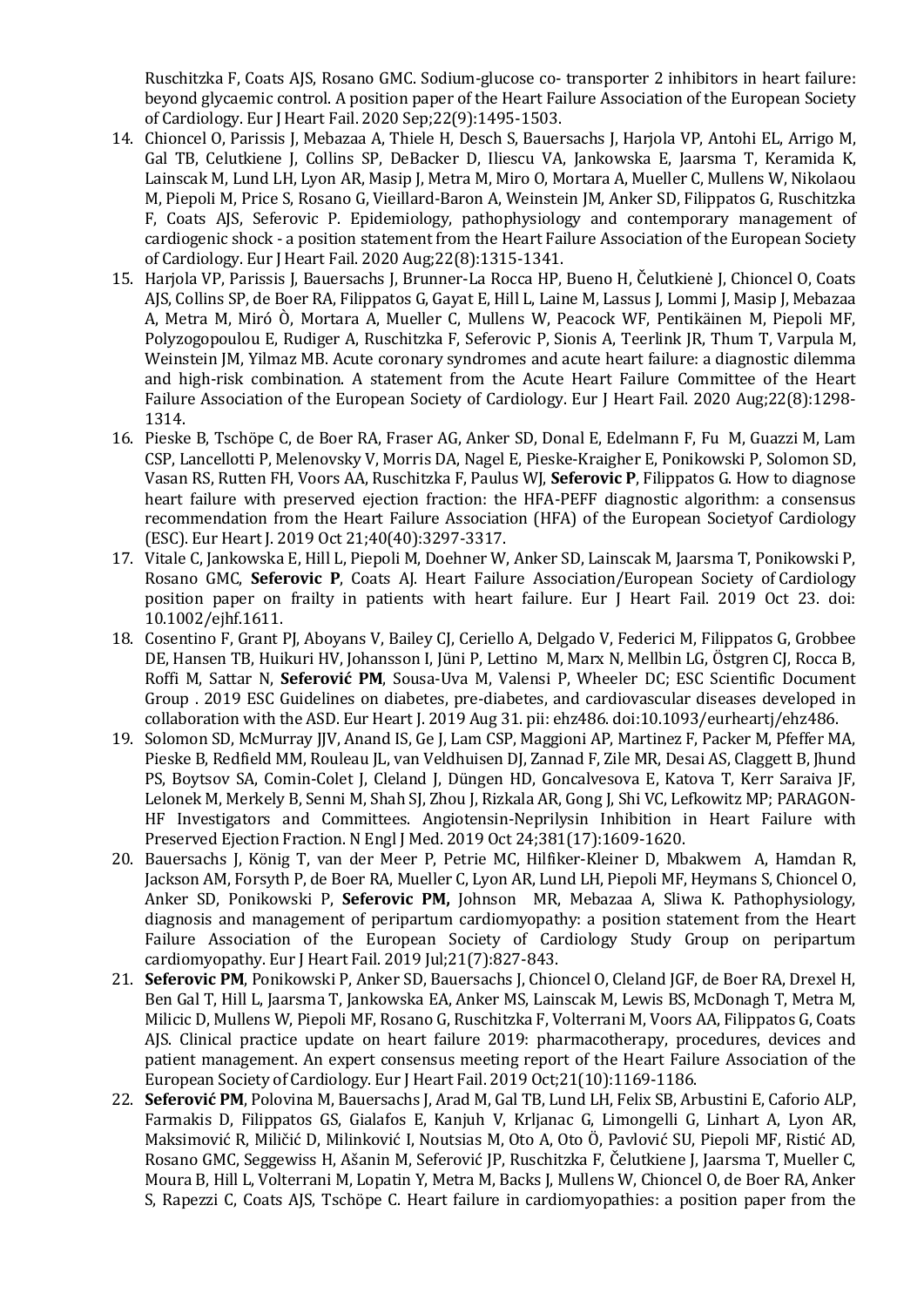Heart Failure Association of the European Society of Cardiology. Eur J Heart Fail. 2019 May;21(5):553-576.

- 23. Triposkiadis F, Butler J, Abboud FM, Armstrong PW, Adamopoulos S, Atherton JJ, Backs J, Bauersachs J, Burkhoff D, Bonow RO, Chopra VK, de Boer RA, de Windt L, Hamdani N, Hasenfuss G, Heymans S, Hulot JS, Konstam M, Lee RT, Linke WA, Lunde IG, Lyon AR, Maack C, Mann DL, Mebazaa A, Mentz RJ, Nihoyannopoulos P, Papp Z, Parissis J, Pedrazzini T, Rosano G, Rouleau J, **Seferovic PM**, Shah AM, Starling RC, Tocchetti CG, Trochu JN, Thum T, Zannad F, Brutsaert DL, Segers VF, De Keulenaer GW. The continuous heart failure spectrum: moving beyond an ejection fraction classification. Eur Heart J. 2019 Jul 1;40(26):2155-2163.
- 24. Neumann FJ, Sousa-Uva M, Ahlsson A, Alfonso F, Banning AP, Benedetto U, Byrne RA, Collet JP, Falk V, Head SJ, Jüni P, Kastrati A, Koller A, Kristensen SD, Niebauer J, Richter DJ, **Seferovic PM**, Sibbing D, Stefanini GG, Windecker S, Yadav R, Zembala MO; ESC Scientific Document Group . 2018 ESC/EACTS Guidelines on myocardial revascularization. Eur Heart J. 2019 Jan 7;40(2):87-165.
- 25. Masip J, Peacock WF, Price S, Cullen L, Martin-Sanchez FJ, **Seferovic P**, Maisel AS, Miro O, Filippatos G, Vrints C, Christ M, Cowie M, Platz E, McMurray J, DiSomma S, Zeymer U, Bueno H, Gale CP, Lettino M, Tavares M, Ruschitzka F, Mebazaa A, Harjola VP, Mueller C; Acute Heart Failure Study Group of the Acute Cardiovascular Care Association and the Committee on Acute Heart Failure of the Heart Failure Association of the European Society of Cardiology. Indications and practical approach to non-invasive ventilation in acute heart failure. Eur Heart J. 2018 Jan 1;39(1):17-25.
- 26. Lawson CA, Jones PW, Teece L, Dunbar SB, **Seferovic PM**, Khunti K, Mamas M, Kadam UT. Association Between Type 2 Diabetes and All-Cause Hospitalization and Mortality in the UK General Heart Failure Population: Stratification by Diabetic Glycemic Control and Medication Intensification. JACC Heart Fail. 2018 Jan;6(1):18-26.
- 27. Caforio ALP, Adler Y, Agostini C, Allanore Y, Anastasakis A, Arad M, Böhm M, Charron P, Elliott PM, Eriksson U, Felix SB, Garcia-Pavia P, Hachulla E, Heymans S, Imazio M, Klingel K, Marcolongo R, Matucci Cerinic M, Pantazis A, Plein S, Poli V, Rigopoulos A, **Seferovic P**, Shoenfeld Y, Zamorano JL, Linhart A. Diagnosis and management of myocardial involvement in systemic immune-mediated diseases: a position statement of the European Society of Cardiology Working Group on Myocardial and Pericardial Disease. Eur Heart J. 2017 Sep 14;38(35):2649-2662.
- 28. Sliwa K, Mebazaa A, Hilfiker-Kleiner D, Petrie MC, Maggioni AP, Laroche C, Regitz-Zagrosek V, Schaufelberger M, Tavazzi L, van der Meer P, Roos-Hesselink JW, **Seferovic P**, van Spandonck-Zwarts K, Mbakwem A, Böhm M, Mouquet F, Pieske B, Hall R, Ponikowski P, Bauersachs J. Clinical characteristics of patients from the worldwide registry on peripartum cardiomyopathy (PPCM): EURObservational Research Programme in conjunction with the Heart Failure Association of the European Society of Cardiology Study Group on PPCM. Eur J Heart Fail. 2017 Sep;19(9):1131-41
- 29. Harjola VP, Mullens W, Banaszewski M, Bauersachs J, Brunner-La Rocca HP, Chioncel O, Collins SP, Doehner W, Filippatos GS, Flammer AJ, Fuhrmann V, Lainscak M, Lassus J, Legrand M, Masip J, Mueller C, Papp Z, Parissis J, Platz E, Rudiger A, Ruschitzka F, Schäfer A, **Seferovic PM**, Skouri H, Yilmaz MB, Mebazaa A. Organ dysfunction, injury and failure in acute heart failure: from pathophysiology to diagnosis and management. A review on behalf of the Acute Heart Failure Committee of the Heart Failure Association (HFA) of the European Society of Cardiology (ESC). Eur J Heart Fail. 2017 Jul;19(7):821-836.
- 30. Bartunek J, Terzic A, Davison BA, Filippatos GS, Radovanovic S, Beleslin B, Merkely B, Musialek P, Wojakowski W, Andreka P, Horvath IG, Katz A, Dolatabadi D, El Nakadi B, Arandjelovic A, Edes I, **Seferovic PM**, Obradovic S, Vanderheyden M, Jagic N, Petrov I, Atar S, Halabi M, Gelev VL, Shochat MK, Kasprzak JD, Sanz-Ruiz R, Heyndrickx GR, Nyolczas N, Legrand V, Guédès A, Heyse A, Moccetti T, Fernandez-Aviles F, Jimenez-Quevedo P, Bayes-Genis A, Hernandez-Garcia JM, Ribichini F, Gruchala M, Waldman SA, Teerlink JR, Gersh BJ, Povsic TJ, Henry TD, Metra M, Hajjar RJ, Tendera M, Behfar A, Alexandre B, Seron A, Stough WG, Sherman W, Cotter G, Wijns W; CHART Program. Cardiopoietic cell therapy for advanced ischemic heart failure: results at 39 weeks of the prospective, randomized, double blind, sham-controlled CHART-1 clinical trial. Eur Heart J. 2017 Mar 1;38(9):648-660.
- 31. Pinto YM, Elliott PM, Arbustini E, Adler Y, Anastasakis A, Böhm M, Duboc D, Gimeno J, de Groote P, Imazio M, Heymans S, Klingel K, Komajda M, Limongelli G, Linhart A, Mogensen J, Moon J, Pieper PG, **Seferovic PM**, Schueler S, Zamorano JL, Caforio AL, Charron P. Proposal for a revised definition of dilated cardiomyopathy, hypokinetic non-dilated cardiomyopathy, and its implications for clinical practice: a position statement of the ESC working group on myocardial and pericardial diseases. Eur Heart J. 2016 Jun 14;37(23):1850-8.